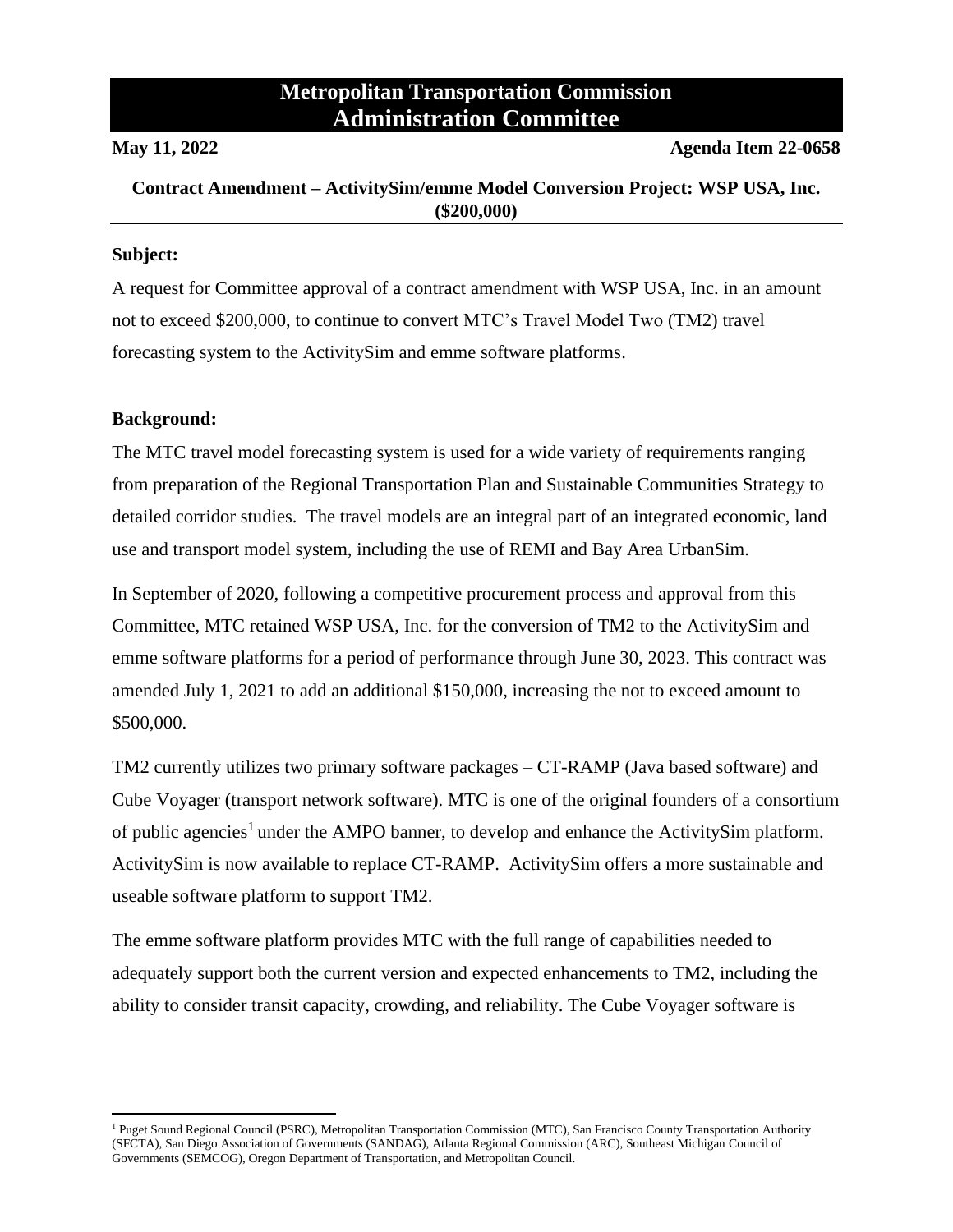### **Administration Committee Agenda Item 2b - 22-0658 May 11, 2022 Page 2 of 2**

unable to provide this capability. As such, the use of emme provides MTC with a significantly more advanced transport modeling software platform.

This project will migrate the complete TM2 model system, i.e., the supply and demand components and supporting software/scripts, to the ActivitySim and emme platforms.

MTC anticipates that many, if not most, of our regional partners (County Transportation Agencies ("CTAs") and transit service providers) will embrace TM2 as their modeling platform in which to perform their respective planning and operational responsibilities.

The purpose of this requested amendment is to improve the representation of the transit network with the removal of transit access points that will, in turn, reduce the model application run time.

The consultant's and their subcontractors' small business and disadvantaged enterprise status is shown in Attachment A.

#### **Issues:**

None

#### **Recommendation:**

Staff recommends that the Committee authorize the Executive Director or designee to enter into a contract amendment with WSP USA, Inc. in the amount of \$200,000 for a new contract total not to exceed amount of \$700,000 through the term of June 30, 2023

#### **Attachments:**

Attachment A: Small Business and Disadvantaged Business Enterprise Status Request for Committee Approval – Summary of Proposed Contract Amendment

Therene Whole

Therese W. McMillan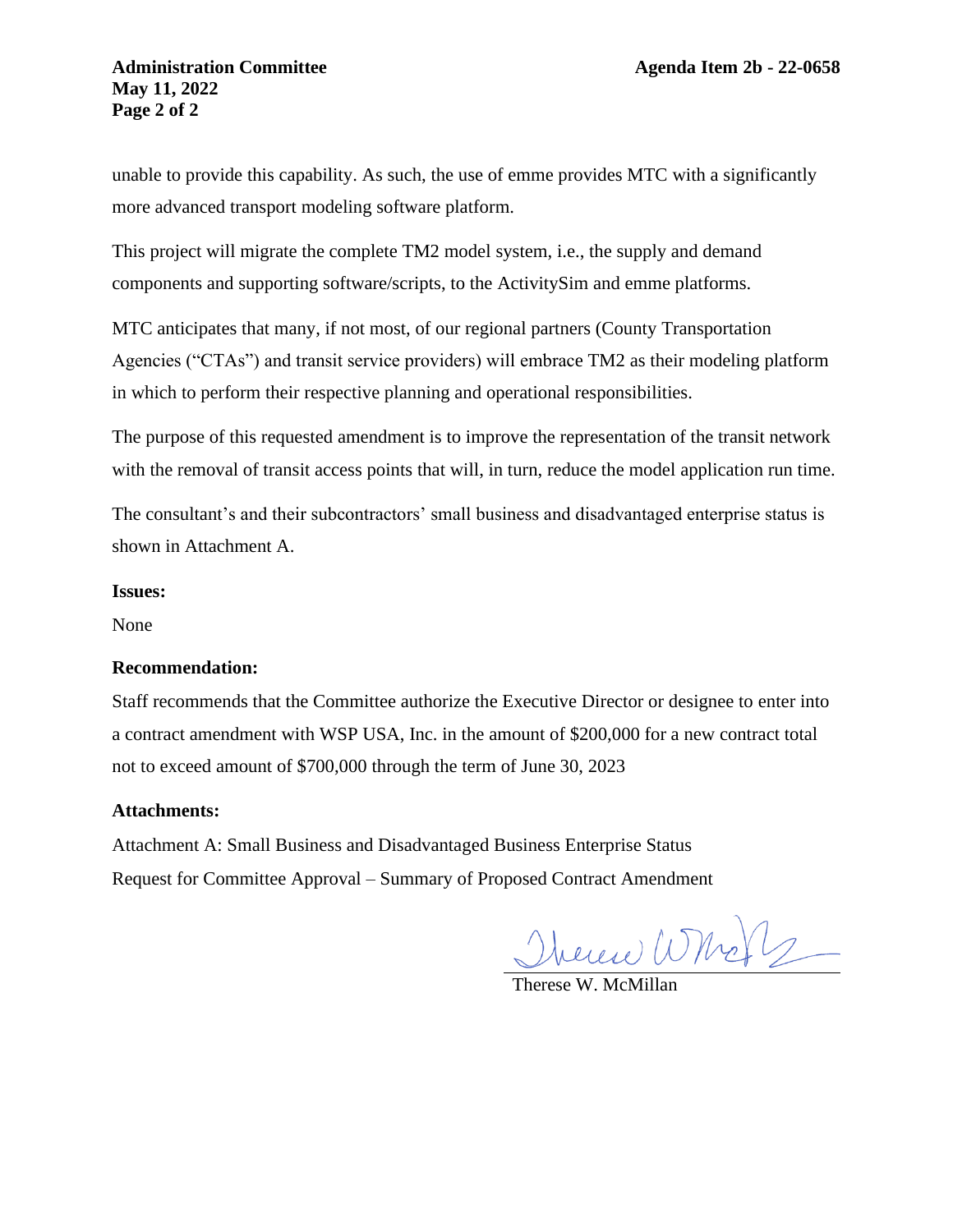## **Attachment A**

## **Disadvantaged Business Enterprise and Small Business Enterprise Status**

|                     | <b>Firm Name</b> | <b>Role on Project</b>                           | <b>DBE</b><br>$*$ Yes | If DBE Yes,<br>List $#$ | <b>DBE</b><br>N <sub>0</sub> | $SBE**$<br><b>Yes</b> | If SBE Yes,<br>List $#$ | SBE<br>N <sub>0</sub> |
|---------------------|------------------|--------------------------------------------------|-----------------------|-------------------------|------------------------------|-----------------------|-------------------------|-----------------------|
| Prime<br>Contractor | WSP USA, Inc.    | Key Technical Lead                               |                       |                         | X                            |                       |                         | $\Lambda$             |
| Subcontractor       | W&S Solutions    | Network & Model<br><b>Conversion Development</b> | $\rm\overline{X}$     | 38506                   |                              | X                     | 1523444                 |                       |
| Subcontractor       |                  |                                                  |                       |                         |                              |                       |                         |                       |

\*Denotes certification by the California Unified Certification Program (CUCP).

\*\*Denotes certification by the State of California.